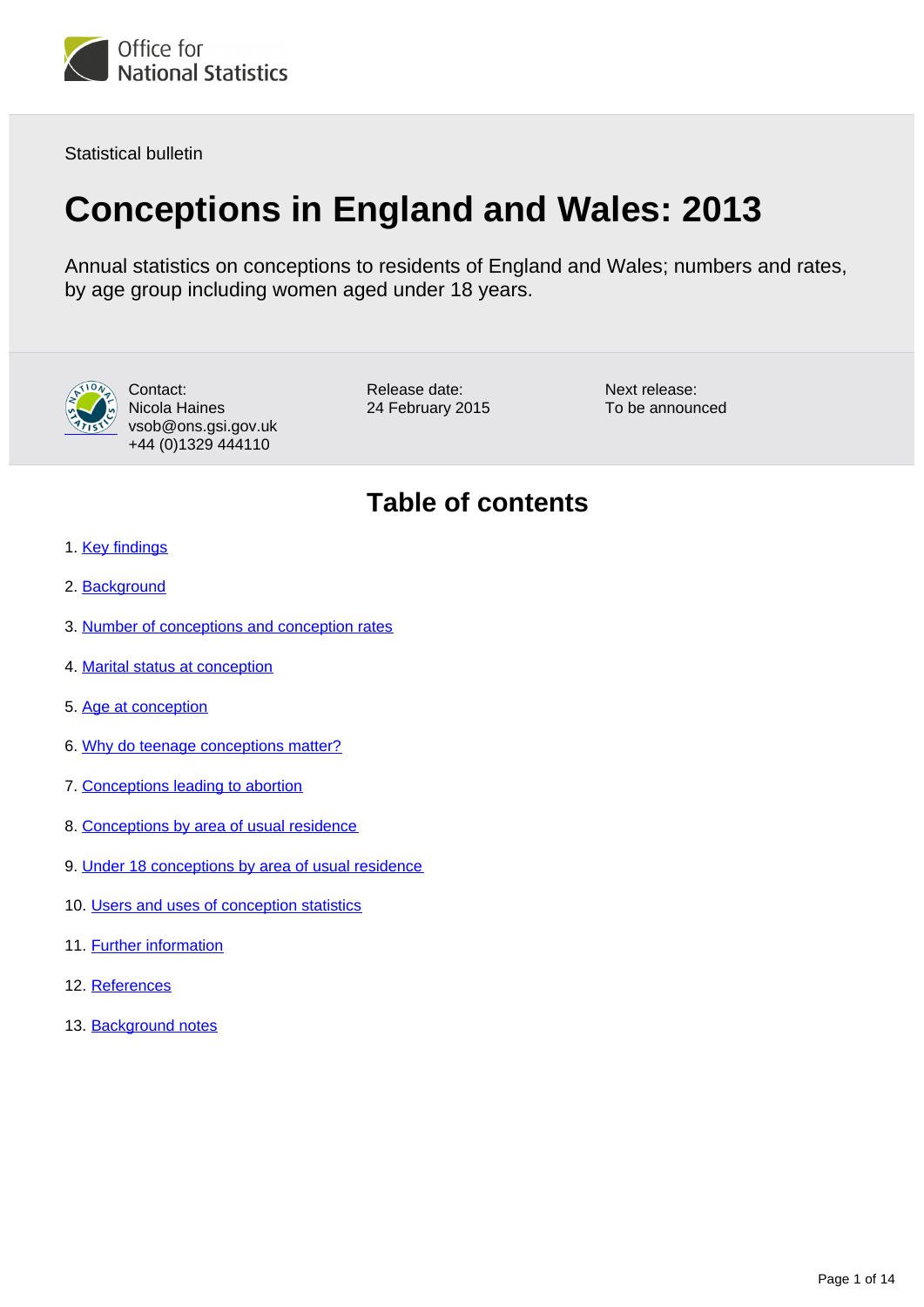# <span id="page-1-0"></span>**1 . Key findings**

- The under 18 conception rate for 2013 is the lowest since 1969 at 24.5 conceptions per thousand women aged 15 to 17
- The estimated number of conceptions to women aged under 18 fell to 24,306 in 2013 compared with 27,834 in 2012, a decrease of 13%
- The estimated number of conceptions to women aged under 16 was 4,648 in 2013, compared with 5,432 in 2012 (a fall of 14%)
- In 2013 there were an estimated 872,849 conceptions to women of all ages, compared with 884,748 in 2012, a decrease of 1.3%
- Conception rates in 2013 increased for women aged 35 years and over, and decreased for women aged under 35 years from 2012

### <span id="page-1-1"></span>**2 . Background**

This bulletin presents estimated annual conceptions occurring to women usually resident in England and Wales in 2013. Conception statistics bring together records of birth registrations collected under the Births and Deaths Registration Act (1953) and abortion notifications received under the Abortion Act (1967), amended by the Human Fertilisation and Embryology Act (2008). The estimates include all pregnancies of women usually resident in England and Wales that lead to one of the following outcomes:

- a maternity registered in England and Wales, at which one or more live births or stillbirths occur
- a termination of a pregnancy by abortion under the 1967 Act, which takes place in England and Wales

Conception statistics do not include conceptions resulting in miscarriages or illegal abortions.

Conceptions are analysed primarily using numbers, rates and the percentage leading to abortion. The statistics are tabulated by age, area of usual residence of woman and marital status.

This is the first time that we have published annual 2013 statistics on conceptions for women usually resident in England and Wales. We have previously published [provisional figures for quarterly conceptions to women aged](http://www.ons.gov.uk/ons/rel/vsob1/quart-conc-to-women-und-18/index.html)  [under 18,](http://www.ons.gov.uk/ons/rel/vsob1/quart-conc-to-women-und-18/index.html) for Quarters 1 to 3 2013.

### <span id="page-1-2"></span>**3 . Number of conceptions and conception rates**

In 2013, the estimated number of conceptions in England and Wales fell by 1.3% to 872,849 from 884,748 in 2012. The number of conceptions rose between 2001 and 2010 despite a slight fall in 2008. Since 2010 the number of conceptions has fallen from a peak of 909,245 conceptions.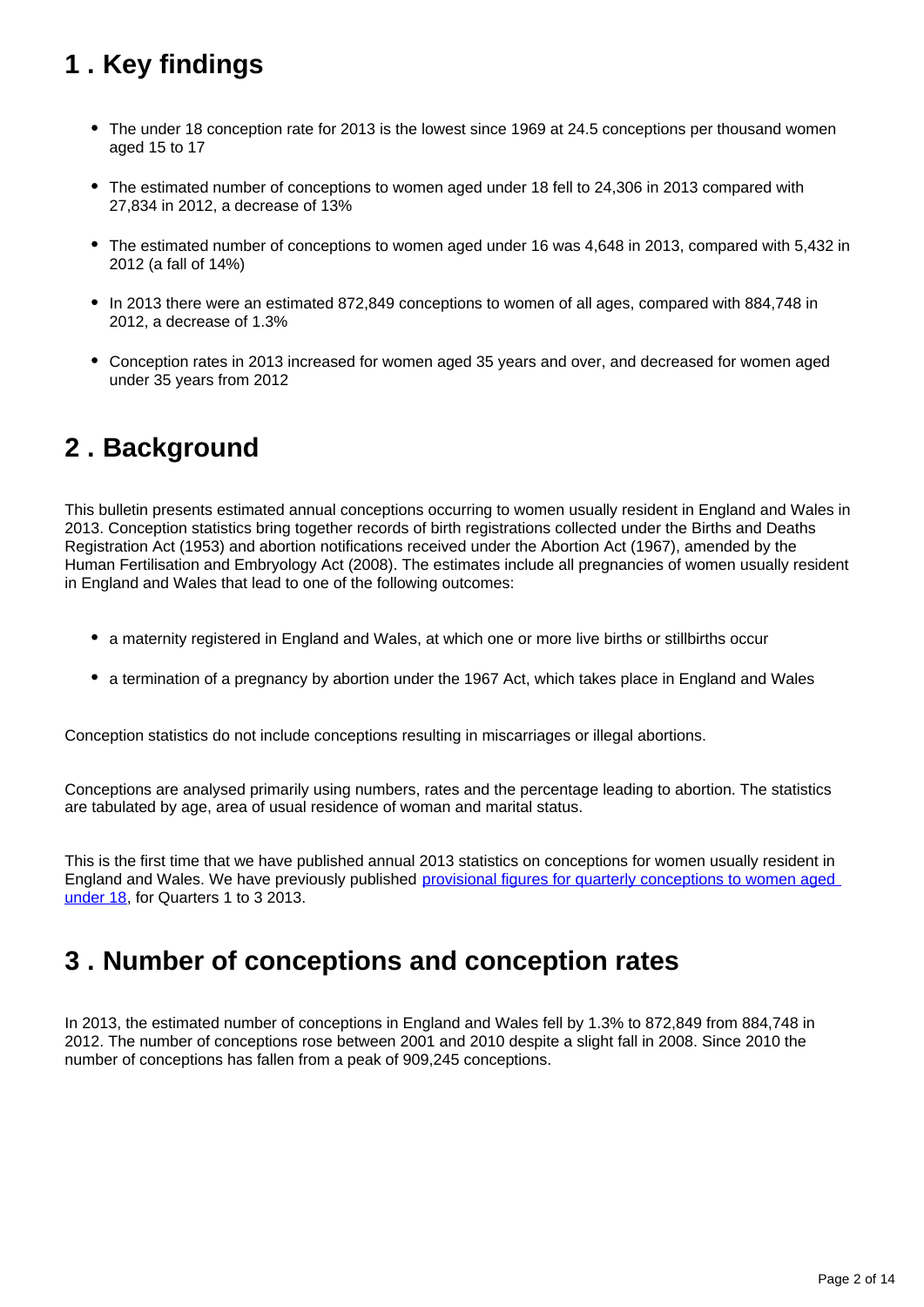### **England and Wales**



**England and Wales** 



#### **Source: Office for National Statistics**

#### **Notes:**

1. The conception rate is the number of conceptions per thousand women aged 15 to 44

Prior to 1969, the first full year for which abortions data are available, the number of conceptions was equivalent to the number of maternities. Following the introduction of the Abortion Act (1967) the number of conceptions increased (Figure 1). The sudden decline in conceptions in the early to mid 1970s, despite a rise in the number of women in childbearing ages could be explained by the increased use of contraception ([Wellings and Kane, 1999](http://www.ncbi.nlm.nih.gov/pmc/articles/PMC1297204/?page=1)) ). Oral contraception was introduced in 1961, but this was only available to married women and was a chargeable prescription. In 1970 there was a mandate for family planning clinics to start treating single women. In 1974 contraception became free on the National Health Service (NHS), opening up services to women regardless of marital status and ability to pay.

There have been a number of scares about the safety of the contraceptive pill ([Wellings and Kane, 1999](http://www.ncbi.nlm.nih.gov/pmc/articles/PMC1297204/?page=1)). These scares deterred some women from using the pill as a method of contraception due to concerns about their health ( [Wood et al, 1997\)](http://www.ons.gov.uk/ons/rel/population-trends-rd/population-trends/no--89--autumn-1997/bdl-population-trends-no--89--autumn-1997.pdf). This may have led to a number of women using less reliable methods of contraception or no contraception at all. These pill scares correspond to increases in the number of conceptions and occurred in 1976 to 1977, 1983, 1986 and 1995 to 1996.

The gradual increase in conceptions between 2001 and 2010 results from an overall increase in the number of conceptions at all ages with the exception of those aged under 20. Factors influencing the increasing age at conception are explored in a later section.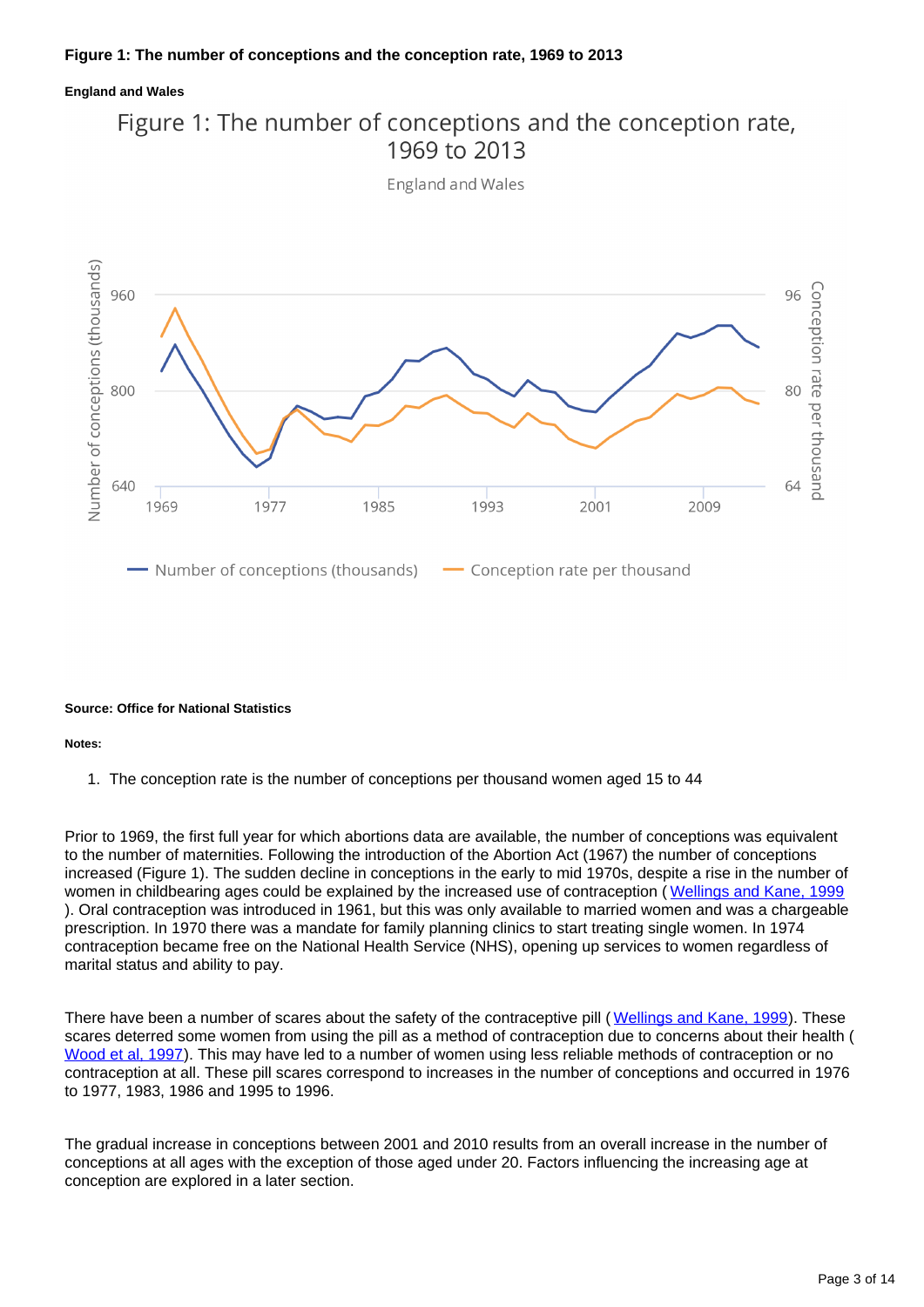The conception rate for 2013 has decreased to 77.8 conceptions per thousand women aged 15 to 44, from 78.5 in 2012, a decrease of 0.9%. The proportion of all conceptions resulting in a maternity in 2013 was 79%, unchanged from 2012. This proportion has remained fairly stable over the last two decades.

The size of the female population of child bearing age (women aged 15 to 44) will influence the number of conceptions. The age composition of the female population will also influence the number of conceptions as there are peak age groups for maternities (25 to 29 and 30 to 34) and abortions (20 to 24) and the relative sizes of these groups will impact upon the number of conceptions. Changes in the size of the population are determined by births of females in previous years, mortality and migration.

The fall in the overall conception rate between 2012 and 2013 was driven by a 1.3% decrease in the number of conceptions and would have fallen further had there not been a 0.4% fall in the female population of child bearing age.

## <span id="page-3-0"></span>**4 . Marital status at conception**

There has been a long-term rise in the proportion of conceptions (and births) occurring outside marriage. In 2013 conceptions outside of a marriage or civil partnership accounted for 57% of all conceptions in England and Wales, compared with 55% in 2003 and 45% in 1993. In 2013 the proportion of conceptions outside marriage or civil partnership that resulted in a maternity was 69%, compared with 92% of conceptions inside marriage or civil partnership.

# <span id="page-3-1"></span>**5 . Age at conception**

Between 2012 and 2013 conception rates increased for women aged 35 years and over, and decreased for women aged under 35 years.

The largest percentage increase in conception rates occurred among women aged 35 to 39 (1.7%). A smaller increase in conception rates was recorded among women aged 40 and over (1.4%). Conception rates for women aged under 20 and 20 to 24 decreased by 8.4% and 4.3% respectively. Rates for women aged 25 to 29 and 30 to 34 decreased by smaller amounts (0.5% and 0.3% respectively).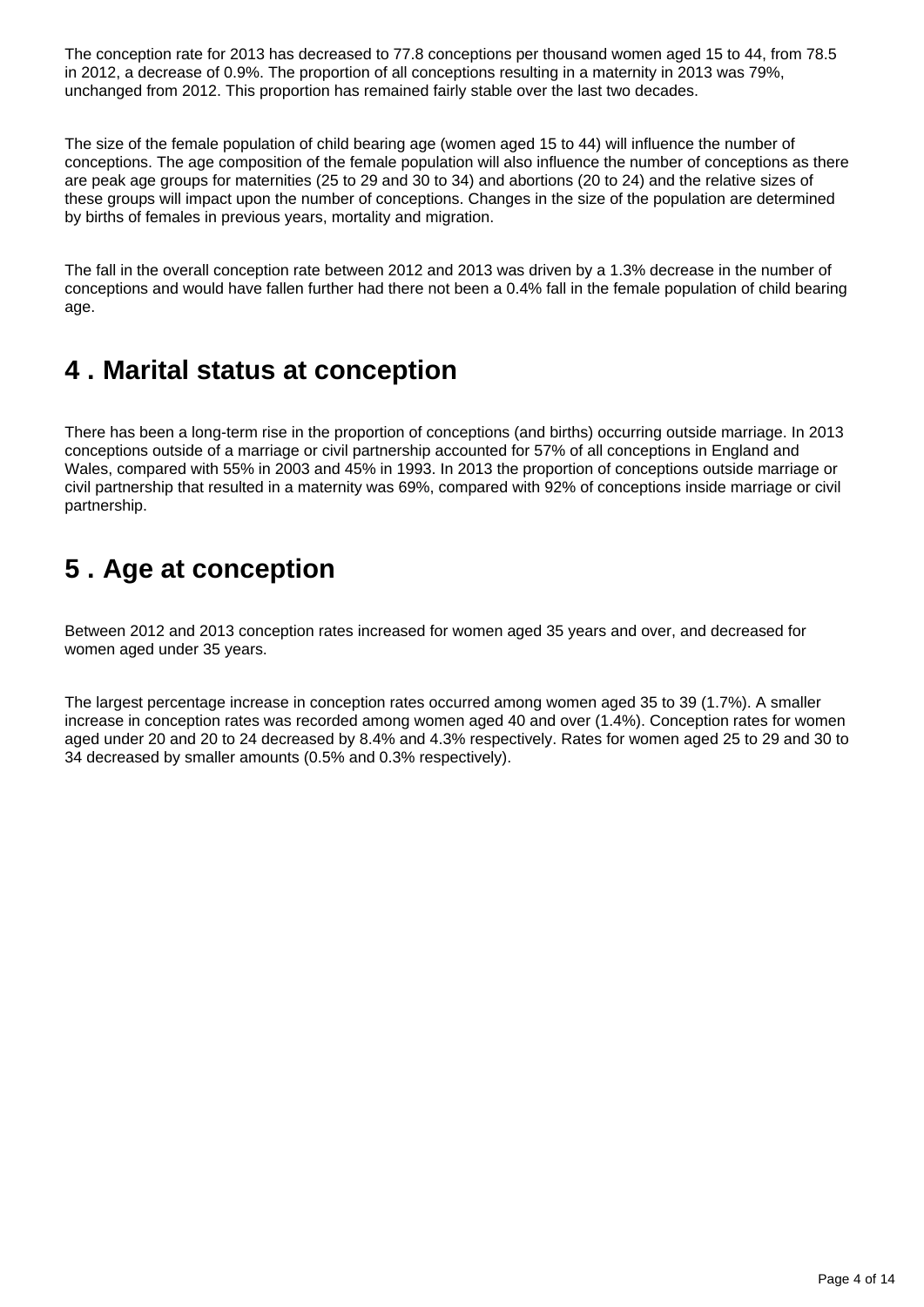### **England and Wales**

### Figure 2: Relative Changes in Age-Specific Conception Rates, 1990 to 2013

**England and Wales** 



#### **Source: Office for National Statistics**

The conception rate for women aged 40 and over has more than doubled since 1990 (Figure 2) from 6.6 to 14.2 conceptions per thousand women. The number of women in this age group conceiving has risen from 12,032 in 1990 to almost 29,000 in 2011, 2012 and 2013. For women aged 40 and over, the percentage of conceptions leading to abortion fell from 43% in 1990 to 28% in 2010, remaining the same until 2013. The number of conceptions, the conception rate and the percentage of conceptions leading to abortion for women aged 40 and over have remained relatively stable in 2013 compared with 2012.

The conception rate for women aged 35 to 39 has increased to 64.5 conceptions per thousand women aged 35 to 39; almost doubling since 1990. The 30 to 34 age group is the youngest age group in which conception rates have risen almost continuously since 1990, rising by over a third to 121.6 conceptions per thousand women aged 30 to 34 in 2013.

Reasons for an increased number of women giving birth at ages 30 and above include increased participation in higher education; increased female participation in the labour force, the increasing importance of a career, the rising opportunity costs of childbearing, labour market uncertainty, housing factors and instability of partnerships ( [Jefferies, 2008 \(297 Kb Pdf\)](http://www.ons.gov.uk/ons/rel/population-trends-rd/population-trends/no--131--spring-2008/fertility-assumptions-for-the-2006-based-national-population-projections.pdf) ; [Ní Bhrolcháin, 2012\)](http://www.tandfonline.com/doi/pdf/10.1080/00324728.2012.697569).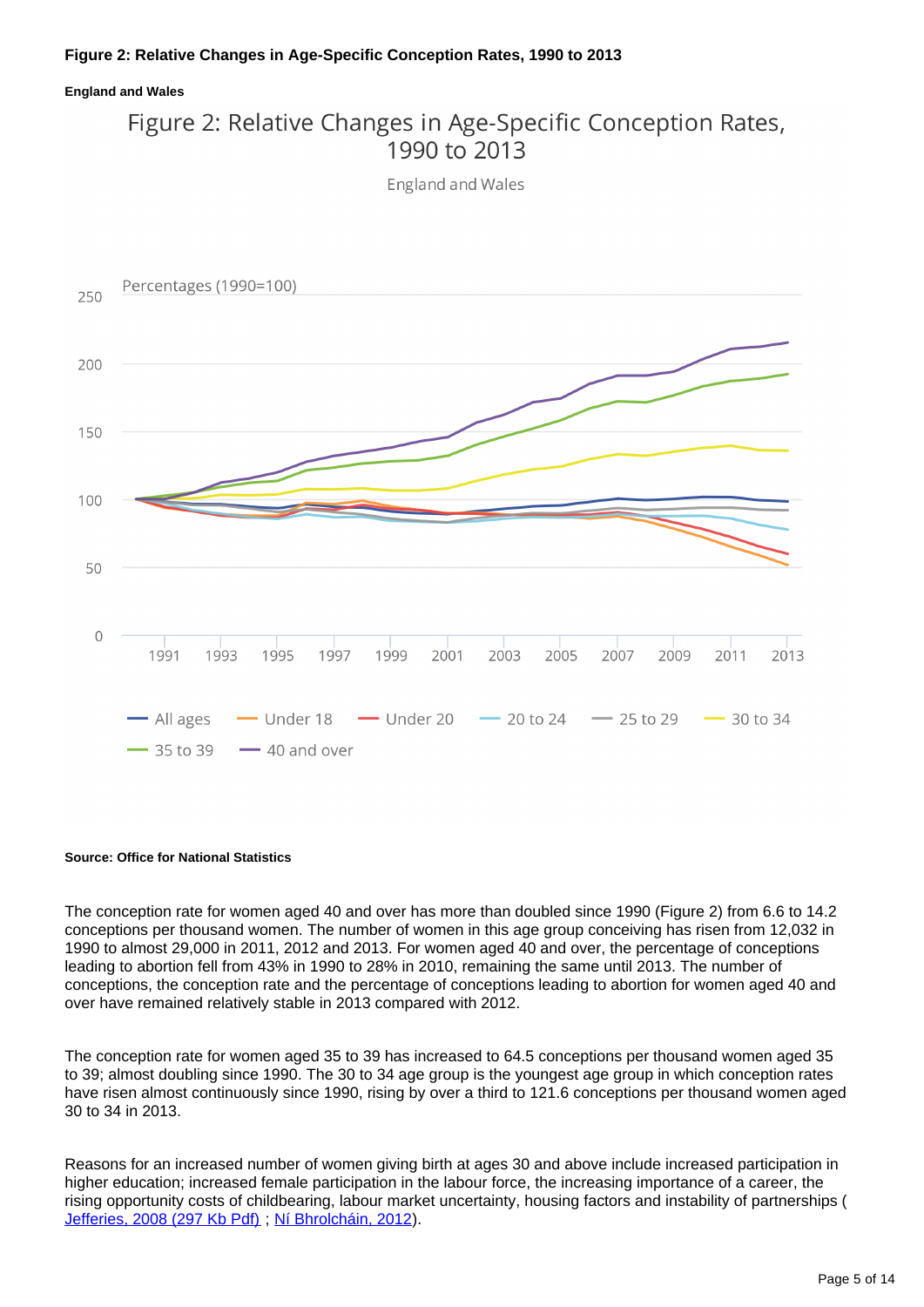The conception rate for women aged under 20 fell by 8.4% to 40.5 conceptions per thousand women aged 15 to 19 in 2013 (from 44.2 in 2012). This continues the overall downward trend in the conception rate for women aged under 20 since 2007 from 61.4 conceptions per thousand women. In 2013 conceptions to women aged under 18 accounted for 36% of all conceptions to women aged under 20, falling from 37% in 2012.

In 2013 there were 24,306 conceptions to women aged under 18 compared with 27,834 in 2012, a decrease of 13%. This is the lowest number of conceptions in this age group since 1969. Just over half (51%) of all conceptions to women aged under 18 in 2013 led to an abortion, this proportion has remained relatively unchanged since 2006.

The under 18 conception rate for England and Wales was 24.5 per thousand women aged 15 to 17 in 2013 compared with 27.9 in 2012, a decrease of 12%. This is the lowest estimated under 18 conception rate since comparable conception statistics were first produced in 1969. This fall in the conception rate in 2013 can be attributed to falls in both the conception rate leading to abortion and the conception rate leading to a maternity (decreases of 9.7% and 18% respectively). The under 18 conception rate continues the overall decline recorded since 1998 when there were 47.1 conceptions per thousand women aged 15 to 17, despite slight increases in 2002 and 2007. Since 1998 the conception rate for women aged under 18 has almost halved (a decrease of 48%).

### **Figure 3: Under 18 conception rate, 1975 to 2013**

#### **England and Wales**



The number of conceptions to girls aged under 16 decreased by 14% from 5,432 in 2012 to 4,648 in 2013. In 2013 there were 4.9 conceptions per thousand girls aged 13 to 15 compared with 5.6 in 2012, a decrease of 13%. This fall in the conception rate consists of a 10% fall in the rate of conceptions leading to abortion and a 17% fall in the rate of conceptions leading to a maternity. The percentage of conceptions leading to abortion for this age group has increased to 62% in 2013 from 60% in 2012.

Overall the under 16 conception rate has decreased since 2007 from 8.1 conceptions per thousand girls aged 13 to 15 to 4.9 in 2013. The under 16 conception rate is the lowest since 1969, the first year for which we have comparable data, when a rate of 6.9 conceptions per thousand girls aged 13 to 15 was recorded. Over two-thirds (70%) of under 16 conceptions in 2013 were to girls aged 15.

There are a number of factors which could explain recent reductions in teenage conceptions, including: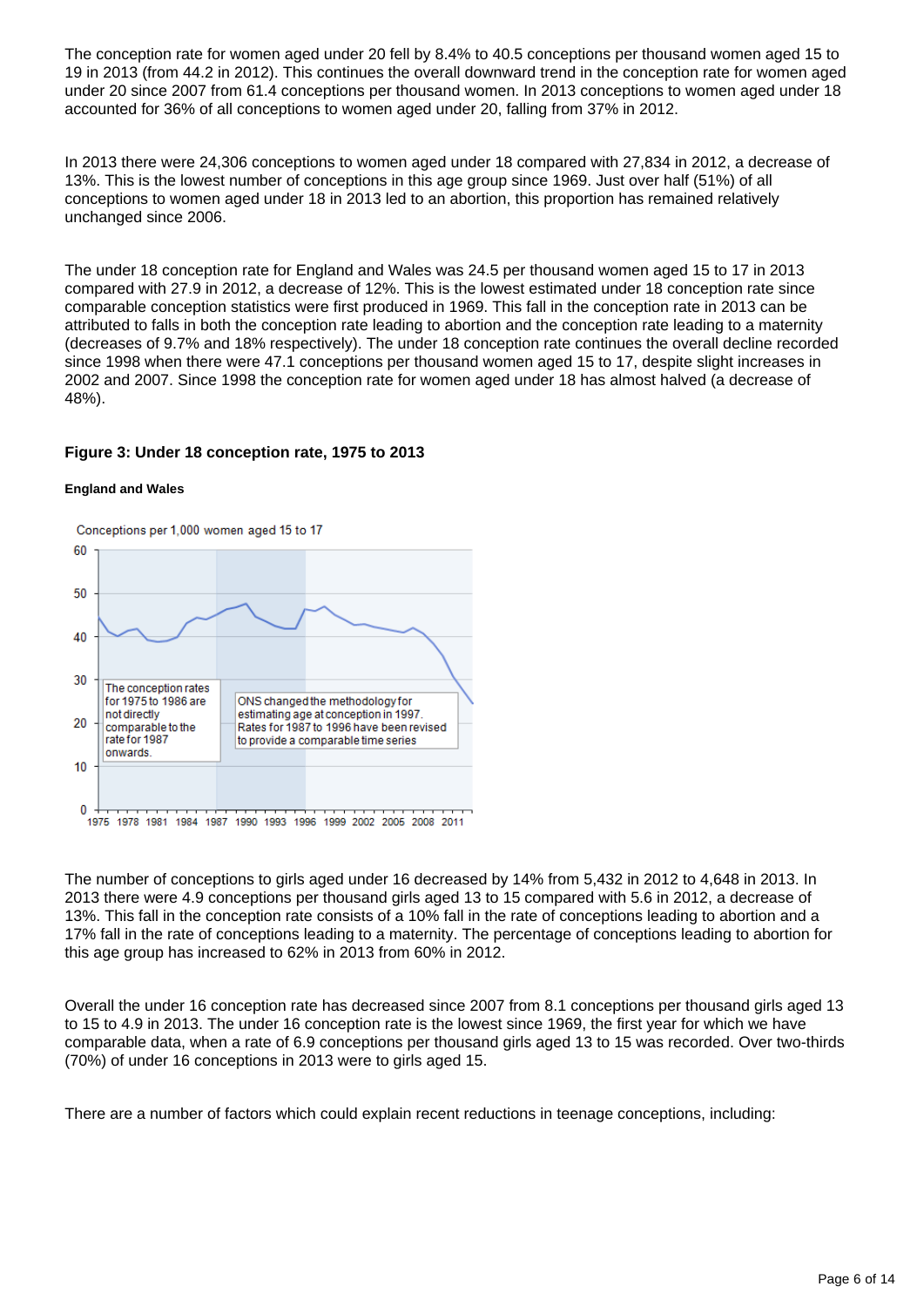- the programmes invested in by successive governments (for example sex and relationships education, improved access to contraceptives and contraceptive publicity)
- a shift in aspirations of young women towards education ([Broecke and Hamed, 2008\)](http://webarchive.nationalarchives.gov.uk/20121212135622/http://www.bis.gov.uk/assets/biscore/corporate/migratedD/publications/D/DIUS_RR_08_14)
- the perception of stigma associated with being a teenage mother (McDermott et al. 2004)

### <span id="page-6-0"></span>**6 . Why do teenage conceptions matter?**

It is widely understood that teenage pregnancy and early motherhood can be associated with poor educational achievement, poor physical and mental health, social isolation, poverty and related factors. There is also a growing recognition that socio-economic disadvantage can be both a cause and a consequence of teenage motherhood ([Swann et al, 2003](http://www.gserve.nice.org.uk/niceMedia/documents/teenpreg_evidence_briefing.pdf)).

The government has included the under 18 teenage conception rate as one of its three sexual health indicators in its [Public Health Outcomes Framework \(2013-2016\)](http://www.ons.gov.uk/ons/external-links/other-government-departments/doh/dh--a-public-health-outcomes-framework-for-england--2013--2016-----landing-page-.html) and it is one of the national measures of progress on child poverty. This ensures a continued focus on preventing teenage conceptions as well as the social impact upon teenage mothers. Local authorities, working with a range of partners, continue to lead in reducing teenage conceptions

In Wales, teenage conception rates are widely used as outcome indicators in the sexual health context, for example in the [Sexual Health and Well-being Action Plan for Wales, 2010-15](http://www.ons.gov.uk/ons/external-links/devolved-admins/welsh-assembly-government/welsh-government--sexual-health-and-well-being-action-plan-for-wales--2010-15.html), as well as being a general indicator of health and inequality, for example in [Our Healthy Future](http://wales.gov.uk/topics/health/cmo/healthy/?lang=en). The conception rate for under 18 years is the most commonly used with the underage rate (under 16 years) being a key health indicator for children and young people.

# <span id="page-6-1"></span>**7 . Conceptions leading to abortion**

The percentage of conceptions leading to a legal abortion varies by age group. Women aged 30 to 34 have had the lowest percentage of conceptions leading to abortion. In 2013, 13% of conceptions to women aged 30 to 34 resulted in an abortion compared with 21% to women of all ages.

Over the last two decades the percentage of conceptions leading to a legal abortion has generally increased for women aged under 20 but decreased for women aged 35 and over (Figure 4). For women in their 20s and early 30s the percentage of conceptions leading to abortion generally increased between 1992 and 2001, but decreased steadily until 2009 to 2010 before increasing slightly again.

In 2013, the percentage of conceptions leading to a legal abortion decreased in all age groups from 2012.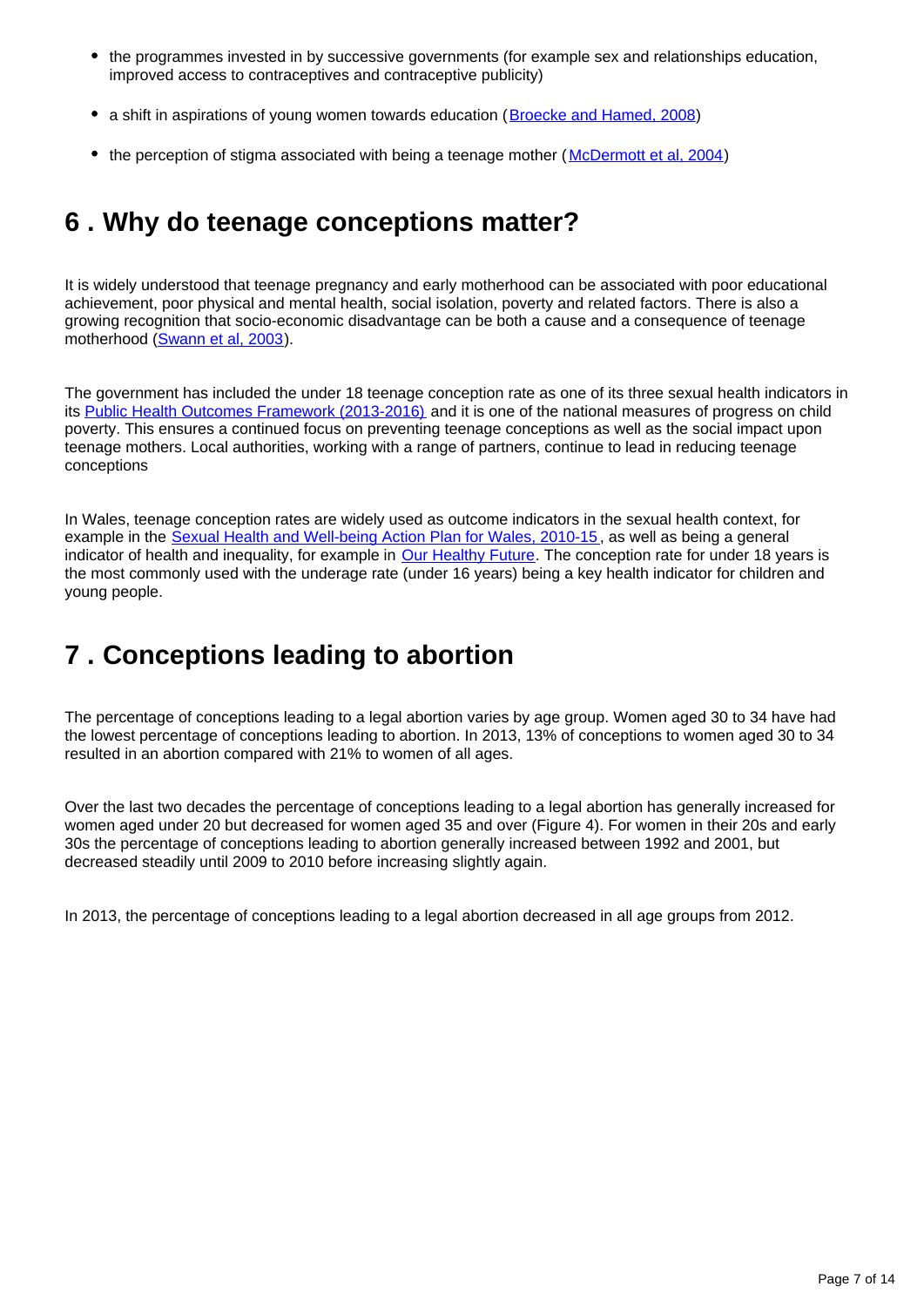### **Figure 4: Percentage of Conceptions Leading to Legal Abortion by Age of Woman at Conception, 1993, 2003 and 2013**

### **England and Wales**

### Figure 4: Percentage of Conceptions Leading to Legal Abortion by Age of Woman at Conception, 1993, 2003 and 2013



England and Wales

**Source: Office for National Statistics**

## <span id="page-7-0"></span>**8 . Conceptions by area of usual residence**

For women usually resident in England, the overall conception rate fell by 1.0% from 78.8 conceptions per thousand women aged 15 to 44 in 2012 to 78.0 in 2013. For women usually resident in Wales, the overall conception rate fell by 1.6% from 73.8 conceptions per thousand women aged 15 to 44 in 2012 to 72.6 in 2013.

A comparison of rates across regions in England for all ages shows that the North East had the lowest conception rate in 2013, with 70.6 conceptions per thousand women aged 15 to 44. London had the highest overall conception rate at 85.2.

### <span id="page-7-1"></span>**9 . Under 18 conceptions by area of usual residence**

For women usually resident in England the under 18 conception rate fell by 12.3% from 27.7 conceptions per thousand women aged 15 to 17 in 2012, to 24.3 in 2013. A decrease was also recorded for women usually resident in Wales where the under 18 conception rate fell by 11.4%, from 30.8 conceptions per thousand women aged 15 to 17 in 2012, to 27.3 in 2013. In 1998, the under 18 conception rate in England was 46.6 conceptions per thousand women aged 15 to 17 and in Wales it was 55.0. Figure 5 compares under 18 conception rates for England and Wales.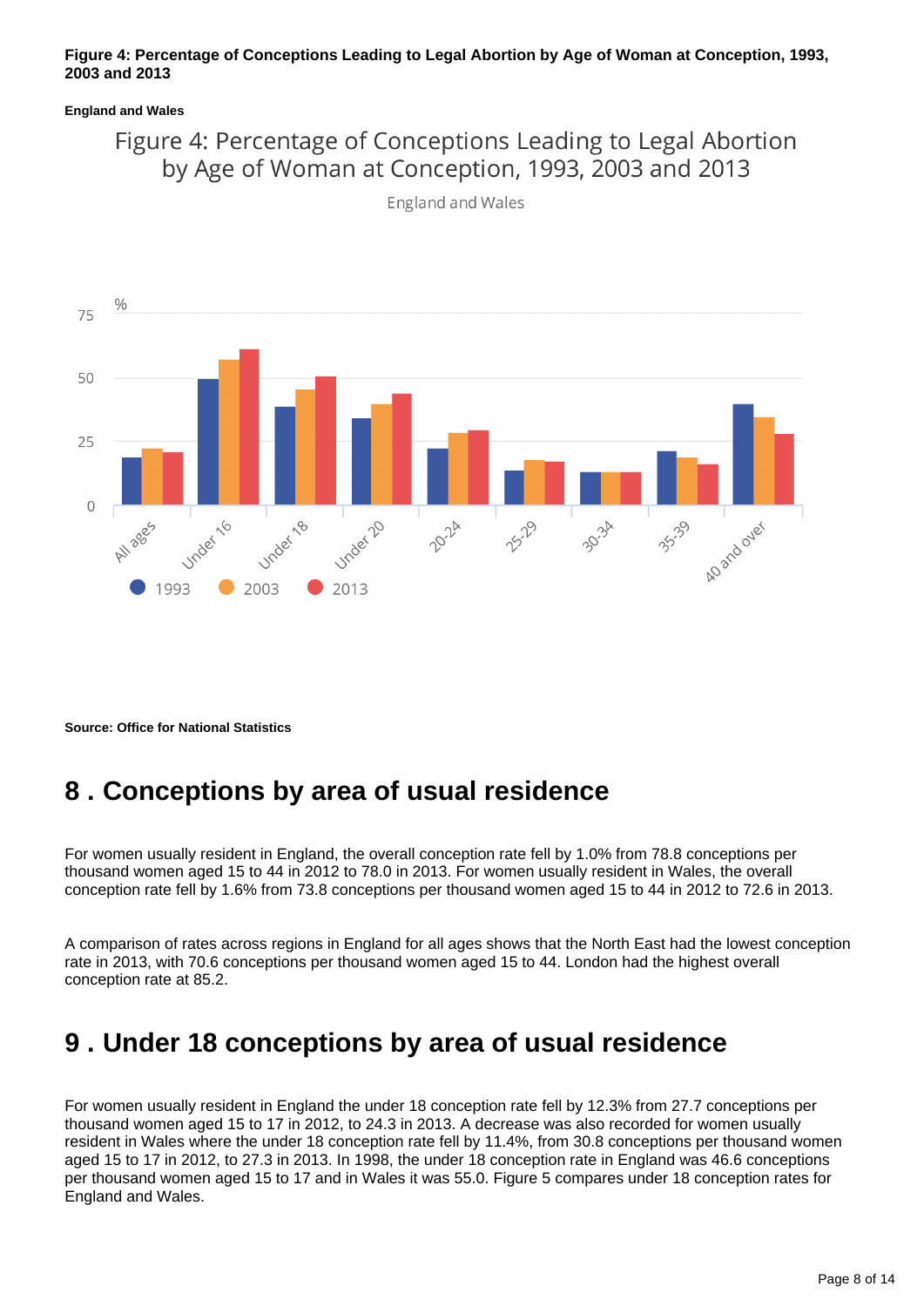#### **Figure 5: Under 18 conception rates 1993 to 2013**

#### **England and Wales**

### Figure 5: Under 18 conception rates 1993 to 2013

**England and Wales** 



#### **Source: Office for National Statistics**

A comparison of rates across regions in England shows that the North East had the highest under 18 conception rate in 2013, with 30.6 per thousand women aged 15 to 17. The South East had the lowest rate for women aged under 18 in 2013 with 20.5 per thousand women aged 15 to 17.

It should be noted that at the local level, statistics for under 18 conceptions can fluctuate between years (due to an unusually high or low number of teenage conceptions in a year).

Figure 6 shows a comparison of under 18 conception rates across local authorities.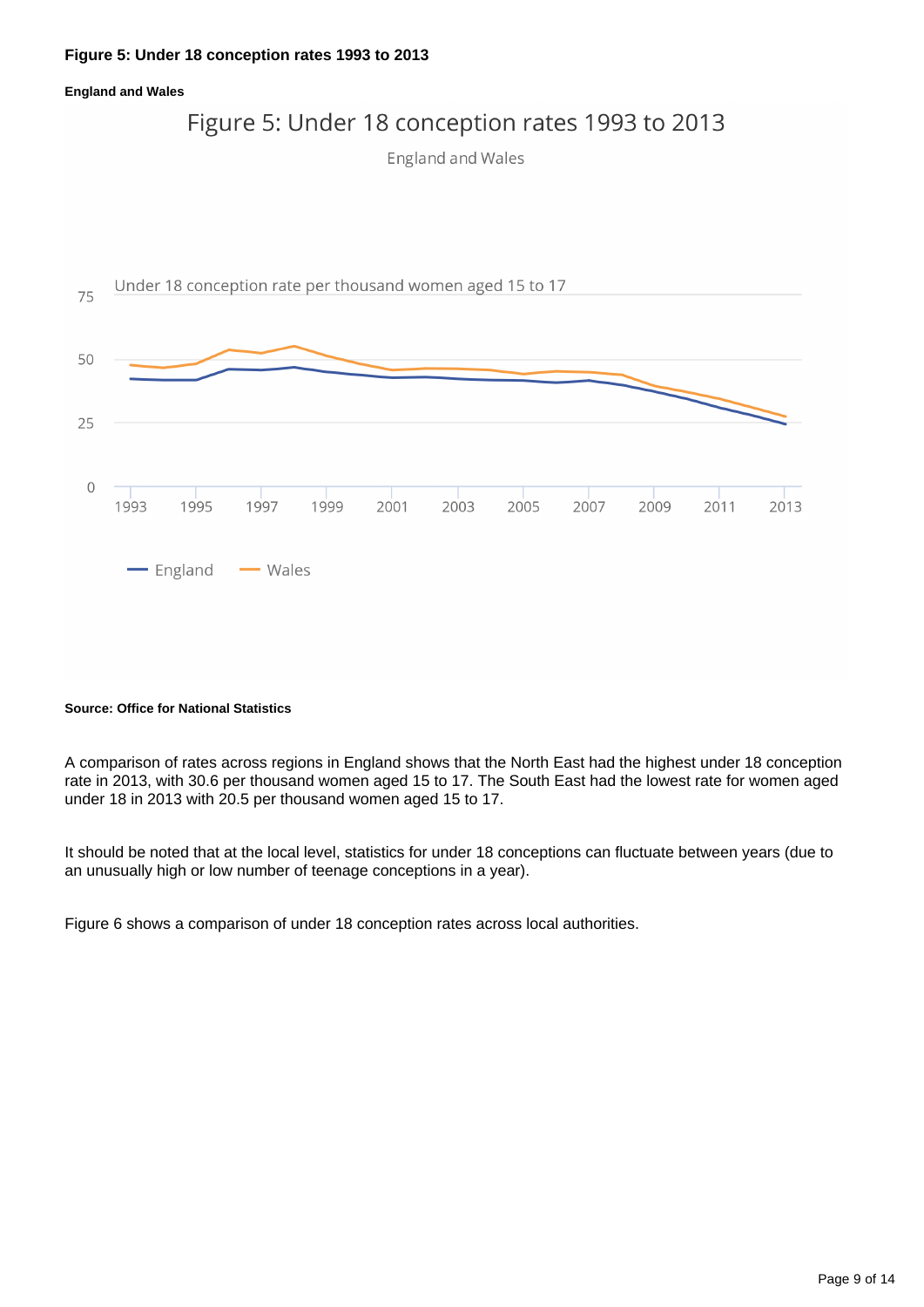### **Figure 6: Under 18 conception rates by local authority**

**England and Wales**



1 To preserve confidentiality, counts for City of London and Isles of Scilly unitary authority (UA) have been combined with those for Hackney London borough and Cornwall UA respectively. Source: Office for National Statistics licensed under the Open Government Licence v.3.0. Contains Ordnance Survey data © Crown copyright and database right 2015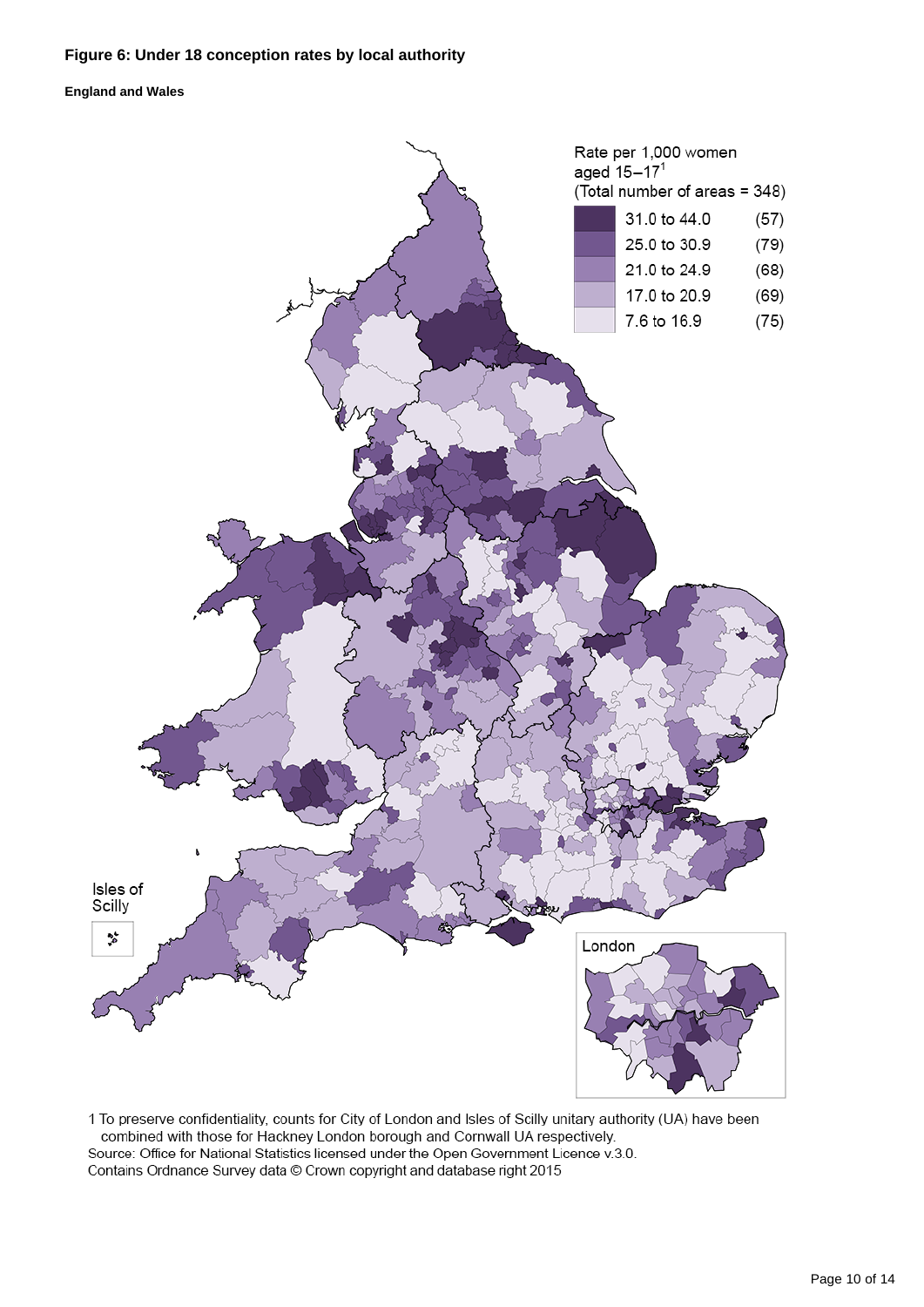### **England and Wales**

| <b>Rank Local Authority</b> |                               | <b>Number of Conceptions</b><br>2013 | Conception rate per thousand women aged 15<br>to 17 |      |      |
|-----------------------------|-------------------------------|--------------------------------------|-----------------------------------------------------|------|------|
|                             |                               |                                      | 2013                                                | 2012 | 1998 |
| 1                           | Tamworth                      | 64                                   | 44.0                                                | 44.0 | 55.7 |
| 2                           | Stoke-on-Trent UA             | 183                                  | 43.9                                                | 51.3 | 68.5 |
| 3                           | North East Lincolnshire<br>UA | 123                                  | 43.3                                                | 41.5 | 69.8 |
| 4                           | <b>Blackpool UA</b>           | 108                                  | 41.7                                                | 42.9 | 64.8 |
| 5                           | Wrexham                       | 93                                   | 41.2                                                | 37.1 | 54.2 |
| 6                           | Barnsley                      | 176                                  | 40.9                                                | 41.3 | 60.2 |
| $\overline{7}$              | Middlesbrough UA              | 103                                  | 40.5                                                | 52.0 | 66.5 |
| 8                           | Barking and Dagenham          | 154                                  | 40.1                                                | 35.4 | 54.6 |
| 9                           | Coventry                      | 227                                  | 39.5                                                | 38.6 | 60.5 |
| 10 <sup>°</sup>             | <b>Burnley</b>                | 62                                   | 39.3                                                | 50.1 | 82.3 |
| 10                          | Rhondda, Cynon, Taff          | 164                                  | 39.3                                                | 35.5 | 70.6 |

Source: Office for National Statistics

As can be seen from the map (Figure 6) there is large variation in the conception rate at the local level. When analysing figures for areas with small populations, it is important to also take into account the numbers involved, a slight change when numbers are small can lead to large changes in the rate. Other population characteristics can also have an impact, for example, the ethnic composition of an area, the level of deprivation and educational attainment levels.

There has been widespread variation in reducing teenage conception rates since 1998, as can be seen in Table [6 \(1.48 Mb Excel sheet\)](http://www.ons.gov.uk/ons/rel/vsob1/conception-statistics--england-and-wales/2013/rft-conception-statistics-2013.xls) .

## <span id="page-10-0"></span>**10 . Users and uses of conception statistics**

The Department of Health (DH) leads for the government on reducing under 18 conceptions and is a key user of conception statistics. DH monitor the rate of under 18 conceptions under the Public Health Outcomes Framework [2013 to 2016](http://www.ons.gov.uk/ons/external-links/other-government-departments/doh/dh--a-public-health-outcomes-framework-for-england--2013--2016-----landing-page-.html) as part of the measures of health improvement. DH use the numbers of conceptions at all ages as a marker for the success of policies on access to contraception (and other sexual health services). DH use conception statistics by age because they are of use to maternity service providers, particularly during the antenatal period, to allow them to plan for the level of demand for antenatal services.

DH published their [Framework for Sexual Health Improvement in England](https://www.gov.uk/government/publications/a-framework-for-sexual-health-improvement-in-england) in 2013. The framework is designed to be used by local organisations, including local authorities and health and well-being boards, to help them provide the best sexual health services in their area. It sets out a number of ambitions for sexual health, including the need for a fall in the number of unwanted pregnancies and offering counselling to all women who request an abortion so they can discuss the options and choices available with a trained counsellor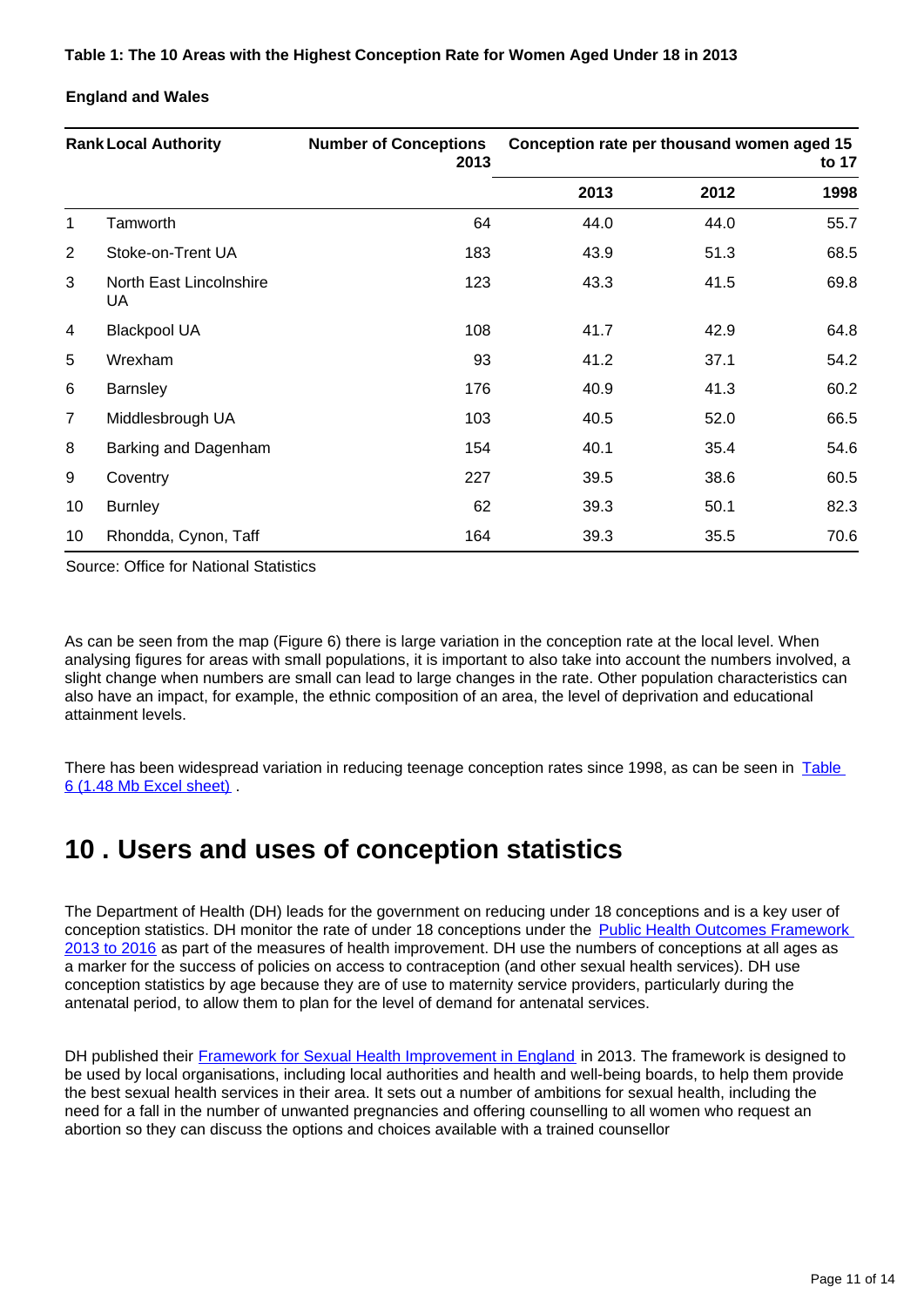Public Health England (PHE) is another key user of conception statistics. PHE have a role in providing information and evidence to local areas, as well as providing more tailored advice and support. Data, information, tools and resources (including policy, practice and research) are brought together in a single [knowledge hub](http://www.chimat.org.uk/teenconceptions), for use by local decision makers. The teenage conception rate is a key indicator in many of [PHE's profiles and tools](http://datagateway.phe.org.uk/) (including [health profiles,](http://www.apho.org.uk/default.aspx?QN=P_HEALTH_PROFILES) [child health profiles](http://atlas.chimat.org.uk/IAS/dataviews/childhealthprofile) and [sexual and reproductive health profiles](http://fingertips.phe.org.uk/profile/sexualhealth)) which provide local data and enable comparison locally, regionally and nationally.

In Wales teenage conception rates are used widely as outcome indicators in the sexual health context, for example in the [Sexual Health and Well-being Action Plan for Wales, 2010 to 15](http://www.ons.gov.uk/ons/external-links/devolved-admins/welsh-assembly-government/welsh-government--sexual-health-and-well-being-action-plan-for-wales--2010-15.html) , as well as being a general indicator of health and health inequality, for example in [Our Healthy Future.](http://wales.gov.uk/topics/health/cmo/healthy/?lang=en) The conception rate for under 18 years is the most commonly used with the underage rate (under 16 years) being a key health indicator for children and young people. For example, in [Child Poverty](http://www.ons.gov.uk/ons/external-links/devolved-admins/welsh-assembly-government/welsh-government--wales-child-poverty-statistics.html) targets.

Local authorities use the data, particularly the number and rate of under 18 conceptions to feed into their Joint Strategic Needs Assessments and to inform their commissioning decisions. They also use the statistics to make comparisons with other local areas and with the county, region and national level.

Voluntary and community sector organisations, particularly those working in the field of sexual health, use the statistics to inform their work with local areas.

# **11. Further information**

More data on [annual conceptions, in England and Wales](http://www.ons.gov.uk/ons/rel/vsob1/conception-statistics--england-and-wales/index.html) for 2013 are available on our website.

There is more information on data quality, legislation and procedures relating to conception statistics in [Conceptions Metadata \(143.5 Kb Pdf\)](http://www.ons.gov.uk/ons/guide-method/user-guidance/health-and-life-events/conceptions-metadata.pdf) and the Conceptions Quality and Methodology Information document [\(131.5 Kb Pdf\)](http://www.ons.gov.uk/ons/guide-method/method-quality/quality/quality-information/health-and-social-care/quality-and-methodology-information-for-conception-statistics.pdf) .

[Quarterly Conceptions to Women aged under 18](http://www.ons.gov.uk/ons/rel/vsob1/quart-conc-to-women-und-18/index.html) provides provisional quarterly statistics on the number of conceptions to women aged under 18 by regions and other local authority areas within England and Wales.

There is an [interactive mapping tool](http://www.neighbourhood.statistics.gov.uk/HTMLDocs/dvc130/index.html) that enables trends in under 18 conceptions to be analysed at the local level for the years 1998 to 2013.

There is an [interactive Excel toolkit](http://www.neighbourhood.statistics.gov.uk/HTMLDocs/conceptions/Conceptions-Deprivation-Analysis-Toolkit-v1-1-Jan-2014.xlsm) allowing users to explore under 18 and under 16 conceptions statistics and their links with measures of deprivation at the national, regional and local level. This has been published with an analysis of [under 18 conceptions and their links to measures of deprivation in England and Wales, 2008 to 2010](http://www.ons.gov.uk/ons/rel/regional-trends/area-based-analysis/conceptions-and-deprivation-analysis--england-and-wales--2008-10/index.html) , exploring the link between teenage conceptions and measures of deprivation both nationally and sub-nationally.

Conception statistics are subject to disclosure control to prevent the discovery of individuals at sub-national levels of geography. Occasionally suppressing other areas is necessary to prevent disclosure by differencing. Disclosure of conceptions is in accordance with Department of Health (DH) practice in relation to the release of abortion statistics.

[Annual abortion statistics](http://www.ons.gov.uk/ons/external-links/other-government-departments/doh/dh---abortion-statistics-for-england-and-wales.html) are published by the DH. These statistics are based on date of occurrence, whereas our conception statistics are based on estimated date of conception.

[Scottish conception figures](http://www.isdscotland.org/Health-Topics/Maternity-and-Births/Teenage-Pregnancy/) are available for women aged under 16, under 18 and under 20. In 2006 Information Services Division (ISD) Scotland introduced a new method of calculating teenage pregnancy information. The new methodology means that Scottish teenage pregnancy rates can be directly compared with the rates published for England and Wales.

In Northern Ireland, it is lawful to perform an operation for the termination of a pregnancy, where:

- it is necessary to preserve the life of the woman
- there is a risk of real and serious adverse effect on her physical or mental health, which is either long term or permanent

In any other circumstance it would be unlawful to perform such an operation. Due to the small numbers of abortions carried out in Northern Ireland each year, and in order to protect patient confidentiality, information on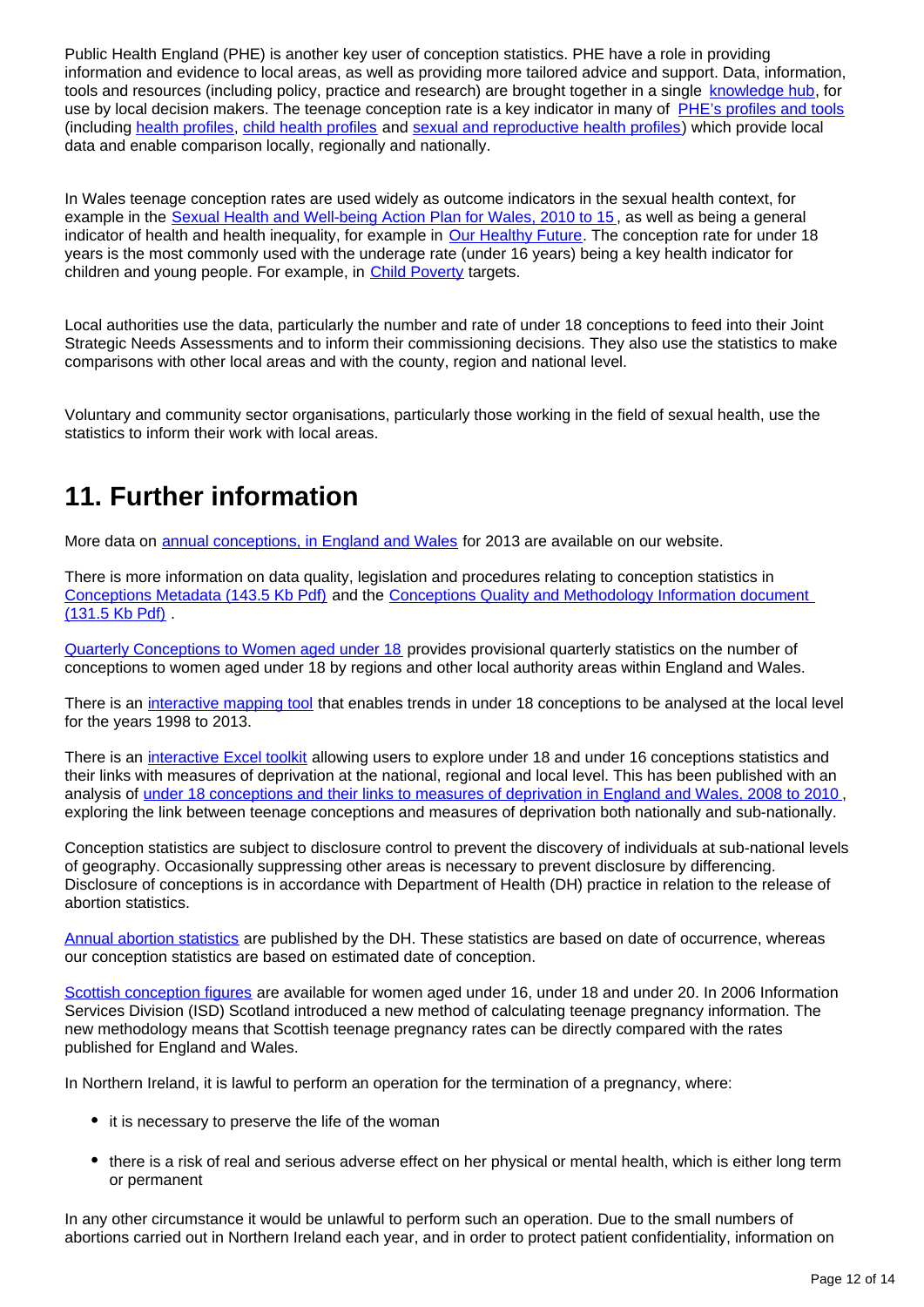terminations of pregnancy is only released at Northern Ireland and Health and Social Care (HSC) Trust level. Further information on the number of terminations of pregnancy carried out in Northern Ireland, can be accessed through the [Department of Health, Social Services and Public Safety's website](http://www.dhsspsni.gov.uk/hs-termination-of-pregnancy-stats-13-14.pdf).

Further statistics on [births](http://www.ons.gov.uk/ons/rel/vsob1/birth-summary-tables--england-and-wales/index.html) for England and Wales are available on our website.

## **12. References**

Broecke S and Hamed J (2008) [Gender Gaps in Higher Education Participation,](http://webarchive.nationalarchives.gov.uk/20121212135622/http://www.bis.gov.uk/assets/biscore/corporate/migratedD/publications/D/DIUS_RR_08_14) Department of Innovation, Universities and Skills Research Report 08 14.

Jefferies J (2008) [Fertility Assumptions for the 2006-based national population projections \(297 Kb Pdf\)](http://www.ons.gov.uk/ons/rel/population-trends-rd/population-trends/no--131--spring-2008/fertility-assumptions-for-the-2006-based-national-population-projections.pdf) Population Trends 131 pp 19-27.

McDermott E, Graham H and Hamilton V (2004) Experiences of Being a Teenage Mother in the UK: A Report of [a Systematic Review of Qualitative Studies](http://www.sphsu.mrc.ac.uk/Evidence/Research/Review%2010/SR%20Executive%20Summary.pdf), Social and Public Health Sciences Unit.

Ní Bhrolcháin M and Beaujouan E (2012) [Fertility postponement is largely due to rising educational enrolment](http://www.tandfonline.com/doi/pdf/10.1080/00324728.2012.697569), Population Studies: A Journal of Demography.

Swann C, Bowe K, McCormick G and Kosmin M (2003) [Teenage pregnancy and parenthood: a review of reviews](http://www.gserve.nice.org.uk/niceMedia/documents/teenpreg_evidence_briefing.pdf) , Health Development Agency.

Wellings K and Kane R (1999) [Trends in teenage pregnancy in England and Wales: how can we explain them?](http://www.ncbi.nlm.nih.gov/pmc/articles/PMC1297204/?page=1) Journal of the Royal Society of Medicine 92(6), pp 277-282.

Wood R, Botting B and Dunnell K (1997) [Trends in conceptions before and after the 1995 pill scare,](http://www.ons.gov.uk/ons/rel/population-trends-rd/population-trends/no--89--autumn-1997/bdl-population-trends-no--89--autumn-1997.pdf) Population Trends 89, pp 5-12.

## **13. Background notes**

- 1. Conception statistics include pregnancies that result in either one or more live births or stillbirths (a maternity) or a legal abortion under the Abortion Act 1967. They do not include miscarriages or illegal abortions. More information on this can be found in the Accuracy section of the [Conceptions Quality and](http://www.ons.gov.uk/ons/guide-method/method-quality/quality/quality-information/health-and-social-care/quality-and-methodology-information-for-conception-statistics.pdf)  [Methodology Information document \(131.5 Kb Pdf\)](http://www.ons.gov.uk/ons/guide-method/method-quality/quality/quality-information/health-and-social-care/quality-and-methodology-information-for-conception-statistics.pdf).
- 2. Conception rates are based on the latest mid-year population estimates for the reference year at the time of publication.
- 3. In 1999, an amendment was made to the method for estimating the age at conception where the conception occurred in the same calendar month as the woman's birthday. The new algorithm took account of the day of the mother's birth and the estimated day of conception rather than just using year and month. The first data year to use this new algorithm was 1997. The amendment had a relatively small impact on the under 18 conception rate. The change was estimated to result in around a 2.6% decrease in the under 18 conception rate between 1987 and 1991. The impact on 1992 to 1997 was much smaller (around 0.6% decrease).
- 4. The date of conception is estimated using recorded gestation for abortions and stillbirths, assuming 38 weeks gestation for live births.
- 5. A woman's age at conception is calculated as the number of complete years between her date of birth and the date of conception. In many cases her birthday will occur between conception and the birth or abortion; a woman may conceive, for example, at age 19 and give birth at age 20. The conception and birth may also occur in different calendar years. For these reasons the number of conceptions to women of a given age in a given year does not match the number of maternities and abortions to women of the same given age in the same given year.
- 6. The Human Fertilisation and Embryology Act (2008) contained provisions enabling two females in a samesex couple to register a birth from 1 September 2009 onwards. Abortion notifications also contain information about whether the woman was in a civil partnership (legal partnership for same-sex couples). Due to relatively small numbers, conceptions within a civil partnership (639 in 2013) are included with conceptions within marriage. Conceptions to same-sex couples not in a civil partnership (219 in 2013) are included with conceptions outside marriage. Due to the relatively small numbers, the impact on the statistics is negligible.